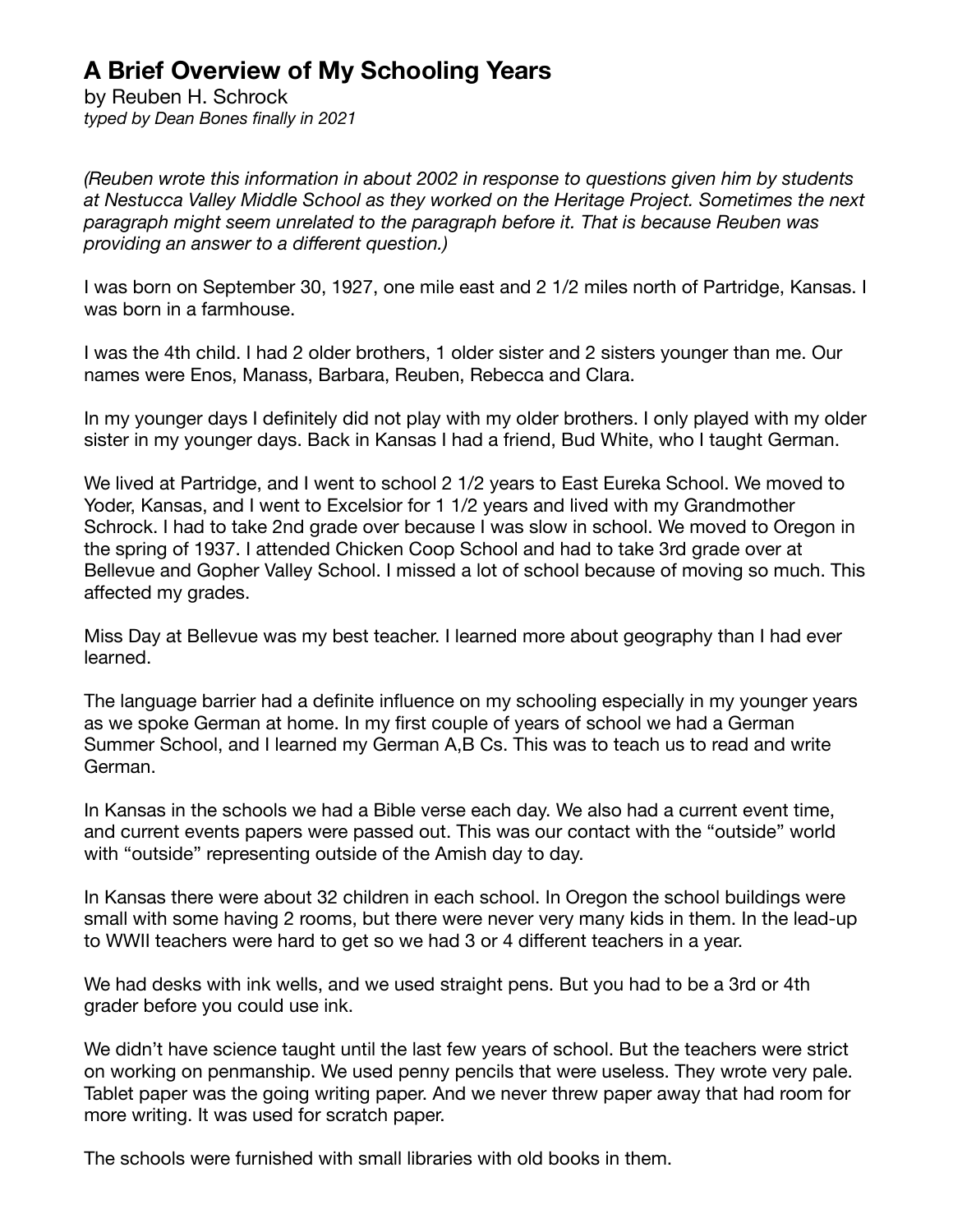## **A Brief Overview of My Schooling Years**

by Reuben H. Schrock *typed by Dean Bones finally in 2021*

My sisters and I rode to school with the teacher, and I did janitor work for the ride to school at Bellevue. I got paid about 50 cents a week.

For lunch we had jelly on bread, and sometimes we had a sandwich spread. We never had lunch meat. Sometimes we had boiled eggs, apples and cocoa to drink. My first lunch pail was a gallon syrup can.

I wore clean clothes on Monday and then wore the same clothes all week. In the last years I had an extra change of clothes. I took 1 bath a week. Our Amish clothes were a drawback in Oregon because the kids made fun of us. I will never forget my first store-bought clothes with pockets. I was so proud.

I was the meanest little guy. I was at the top of the class in being ornery.

We did have running cold water, and we each had our cups to drink out of but no bathroom. We had to run through the rain and snow clear down to the end of the school yard to the out houses.

In 2nd grade we had indoor toilets, and I held up my hand to let the teacher know I had to go. She wouldn't let me go so I crawled on my hands and knees to the bathroom. I never got caught.

Once the teacher washed out my mouth with soap because I said a bad word. I jumped out of the toilet window and ran for home. The teacher caught me.

I almost flunked my 5th grade because I couldn't get arithmetic when it came to multiplication. I guess I was just an average student.

We had old time singing class where everybody pulled out a little old songbook, and how we sang. It was a fun time.

Our heat came from a fairly small wood stove setting up front with a small rail around the bottom where we would hang wet socks and mittens. And when we got cold we could sit up front by the stove. The boys would go get the wood out of a woodshed attached to the back of the school.

The teacher always had her desk up front with a blackboard in front and on one side. Windows were on one side, and we had 2 anterooms in the back where we kept our lunch pails, coats and boots.

Our floor was wood, they always oiled it so it wouldn't get dusty. Whenever we dropped our coats or paper it would get oil on it.

I got along okay with boys and girls, but the girls and boys were more segregated in some ways.